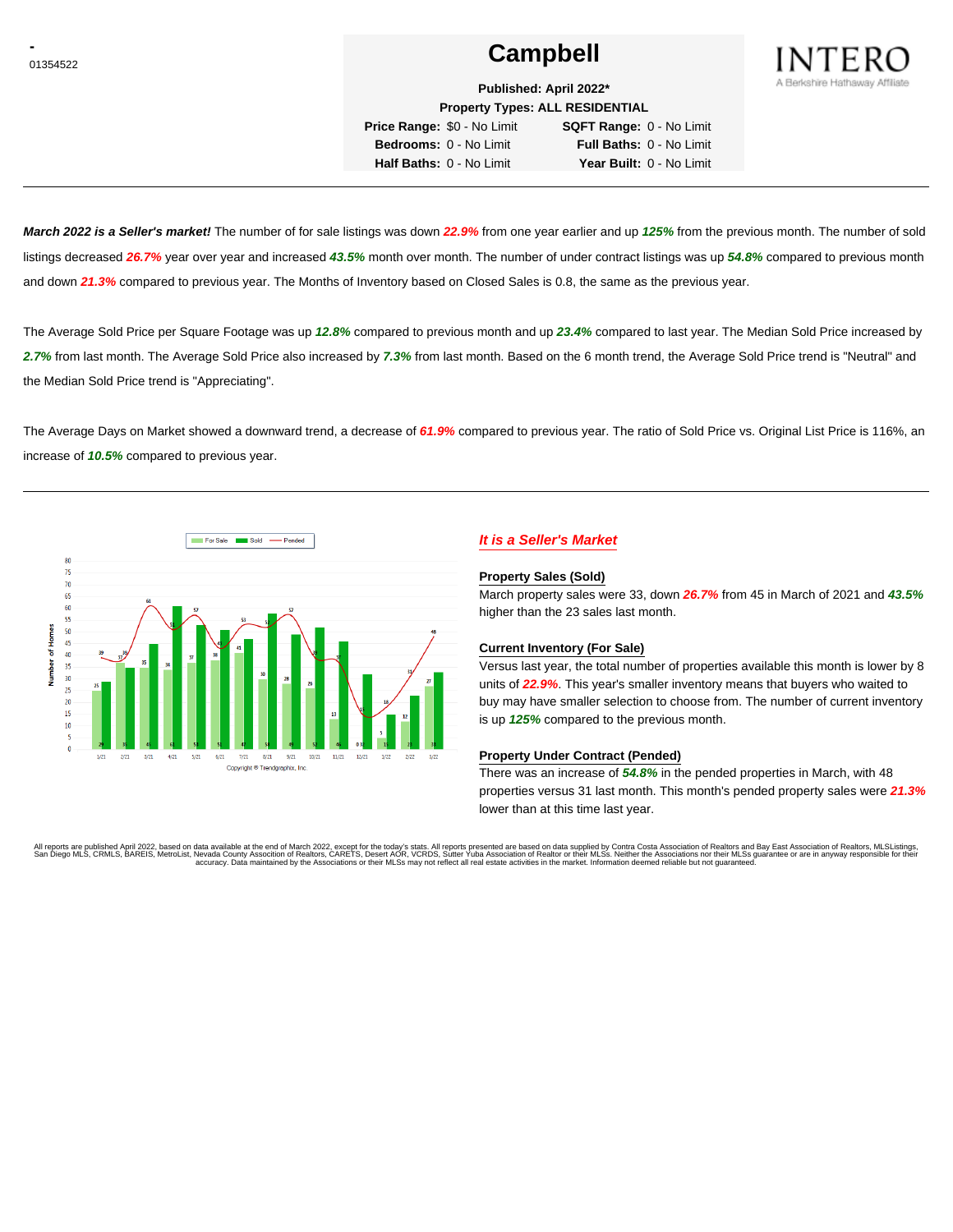# **Campbell Campbell**



**Published: April 2022\***

**Property Types: ALL RESIDENTIAL**

**Price Range:** \$0 - No Limit **SQFT Range:** 0 - No Limit

**Bedrooms:** 0 - No Limit **Full Baths:** 0 - No Limit **Half Baths:** 0 - No Limit **Year Built:** 0 - No Limit

# **The Average Sold Price per Square Footage is Appreciating\***

The Average Sold Price per Square Footage is a great indicator for the direction of property values. Since Median Sold Price and Average Sold Price can be impacted by the 'mix' of high or low end properties in the market, the Average Sold Price per Square Footage is a more normalized indicator on the direction of property values. The March 2022 Average Sold Price per Square Footage of \$1103 was up **12.8%** from \$978 last month and up **23.4%** from \$894 in March of last year.

\* Based on 6 month trend – Appreciating/Depreciating/Neutral





### **The Days on Market Shows Downward Trend\***

The average Days on Market (DOM) shows how many days the average property is on the market before it sells. An upward trend in DOM trends to indicate a move towards more of a Buyer's market, a downward trend indicates a move towards more of a Seller's market. The DOM for March 2022 was 8, down **11.1%** from 9 days last month and down **61.9%** from 21 days in March of last year.

#### **The Sold/Original List Price Ratio Remains Steady\*\***

The Sold Price vs. Original List Price reveals the average amount that sellers are agreeing to come down from their original list price. The lower the ratio is below 100% the more of a Buyer's market exists, a ratio at or above 100% indicates more of a Seller's market. This month Sold Price vs. Original List Price of 116% is down **1.7%** % from last month and up from **10.5%** % in March of last year.

\* Based on 6 month trend – Upward/Downward/Neutral

\*\* Based on 6 month trend - Rising/Falling/Remains Steady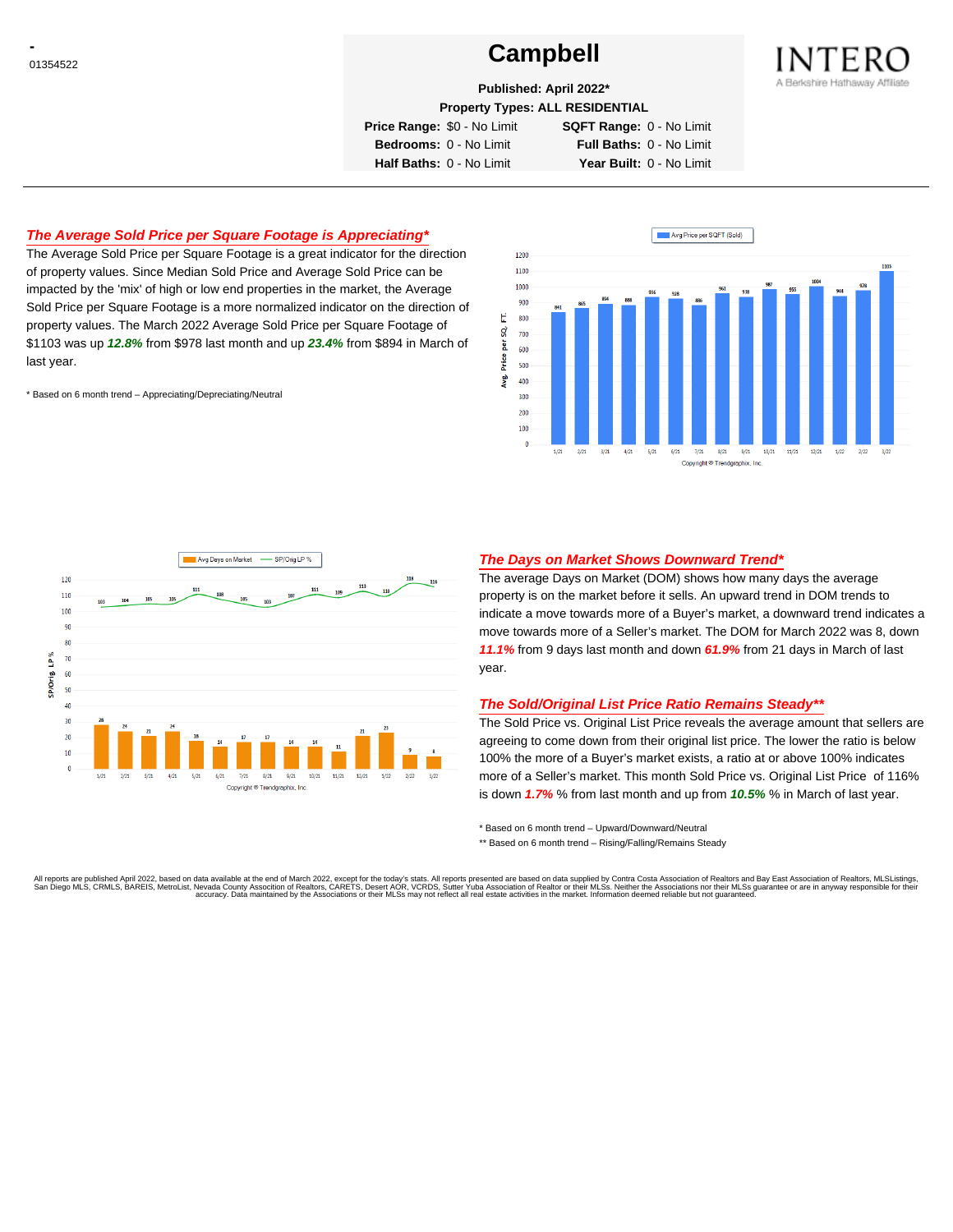# **Campbell Campbell**



**Published: April 2022\***

**Property Types: ALL RESIDENTIAL**

**Price Range:** \$0 - No Limit **SQFT Range:** 0 - No Limit

**Bedrooms:** 0 - No Limit **Full Baths:** 0 - No Limit

**Half Baths:** 0 - No Limit **Year Built:** 0 - No Limit

# **The Average For Sale Price is Neutral\***

The Average For Sale Price in March was \$1,624,000, up **11.6%** from \$1,455,000 in March of 2021 and down **23.5%** from \$2,123,000 last month.

### **The Average Sold Price is Neutral\***

The Average Sold Price in March was \$1,684,000, up **0.4%** from \$1,677,000 in March of 2021 and up **7.3%** from \$1,570,000 last month.

### **The Median Sold Price is Appreciating\***

The Median Sold Price in March was \$1,692,000, up **15.9%** from \$1,460,000 in March of 2021 and up **2.7%** from \$1,648,000 last month.

\* Based on 6 month trend – Appreciating/Depreciating/Neutral





# **It is a Seller's Market\***

A comparatively lower Months of Inventory is more beneficial for sellers while a higher months of inventory is better for buyers.

\*Buyer's market: more than 6 months of inventory Seller's market: less than 3 months of inventory Neutral market: 3 – 6 months of inventory

#### **Months of Inventory based on Closed Sales**

The March 2022 Months of Inventory based on Closed Sales of 0.8 was the same compared to last year and up **57.5%** compared to last month. March 2022 is Seller's market.

#### **Months of Inventory based on Pended Sales**

The March 2022 Months of Inventory based on Pended Sales of 0.6 was the same compared to last year and up **51.7%** compared to last month. March 2022 is Seller's market.